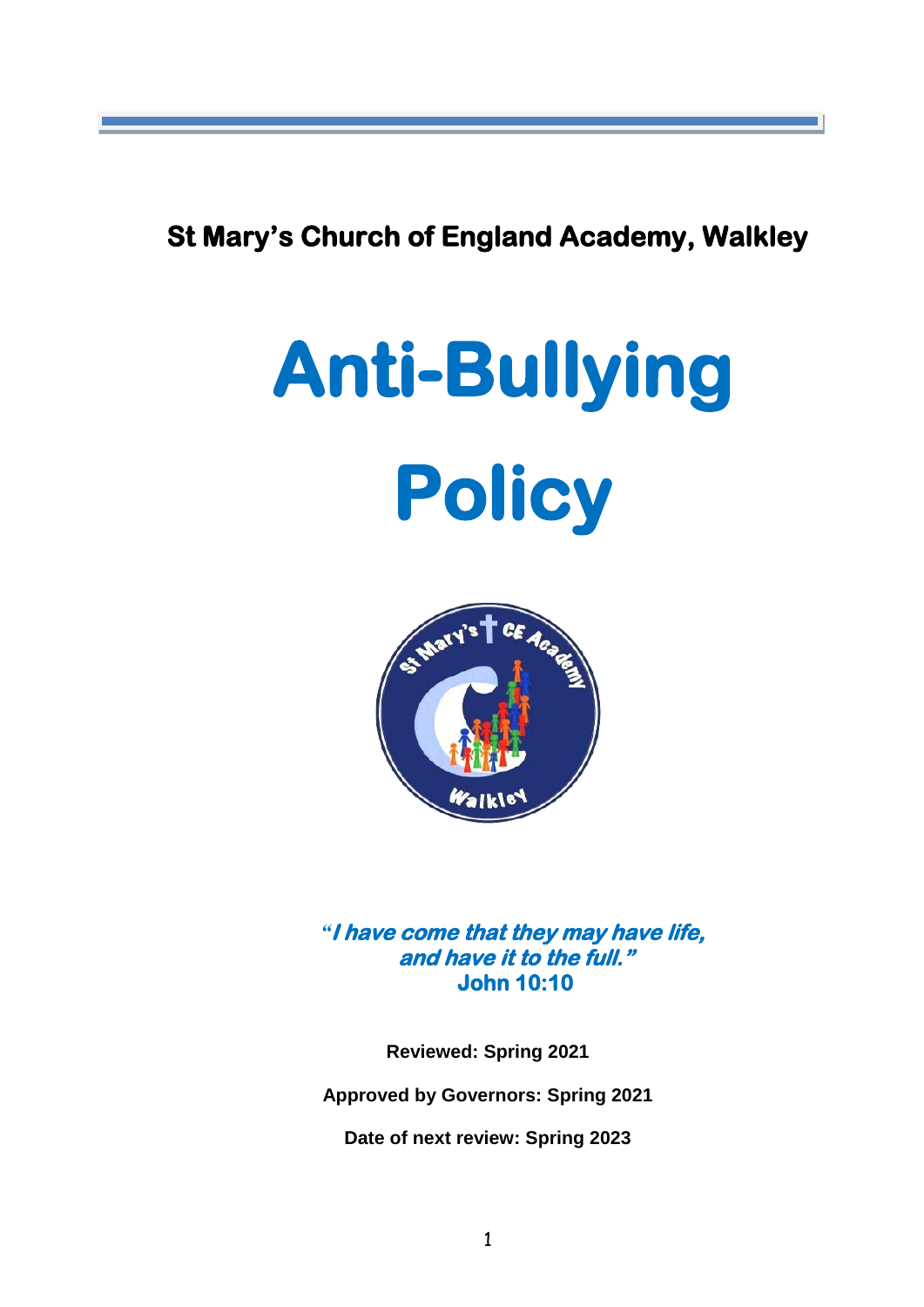# **Anti-Bullying Policy**

**St. Mary's CE Academy** 'Excellence through faith & learning'

At St Mary's, we aim to provide a caring environment where every child can thrive and is supported to achieve their unique & amazing potential as a child of God. As such, this means that we place the child at the centre of our school practice & want them to:

- experience the fullness of life (John10:10)
- leave us with confidence & a positive self-image
- be able to grow, develop & learn in an environment which is bully-free.

At our school, we believe that our anti-bullying policy must be positive, confidence building & based in love and that any form of discipline must respect children's dignity & their rights. As we encourage an environmnet where bullying is not tolerated, we find that our children learn to manage their own responses and dealings with all those around them making our school both happy and safe.

This policy should be read in conjunction with other policies which relate to wellbeing & safeguarding of our pupils, i.e. Behaviour Policy, Safeguarding & Online Safety.

At St Mary's, we place the child & their rights, as written in the UN Convention on the Rights of the Child, at the centre of our school practice. This means that: "All children have the right to an education" (Article 28), the right to relax & play" (Article 31) & that this must be "without discrimination, whatever their ethnicity, gender, religion, language, abilities or any other status, whatever they think or say & whatever their family background." (Article 2).

#### **1. Philosophy**

At St Mary's, we work from the premise that the school is a 'Bully Free Zone' & will not be tolerated. We teach children to follow the example of Jesus; to 'love one another' (Jn 13:34-35) as well as 'treat others like we ourselves would like to be treated' (Matt 7:12). We also believe that:

- All bullying is unacceptable, regardless of who bullies or how it is delivered or what reasons are given to justify bullying actions.
- Bullying has a detrimental effect on children and young people who may be subjected to it and we work actively to minimise it.
- Victims of bullying are treated in a supportive manner and their support is never regarded as a burden to staff and peer groups.
- Bullying has a harmful effect on educational performance and therefore are committed to combating all bullying behaviour in partnership with the relevant agencies.
- Bullies need to change their behaviour (it is the behaviour not the person that is unacceptable) and they too will need support.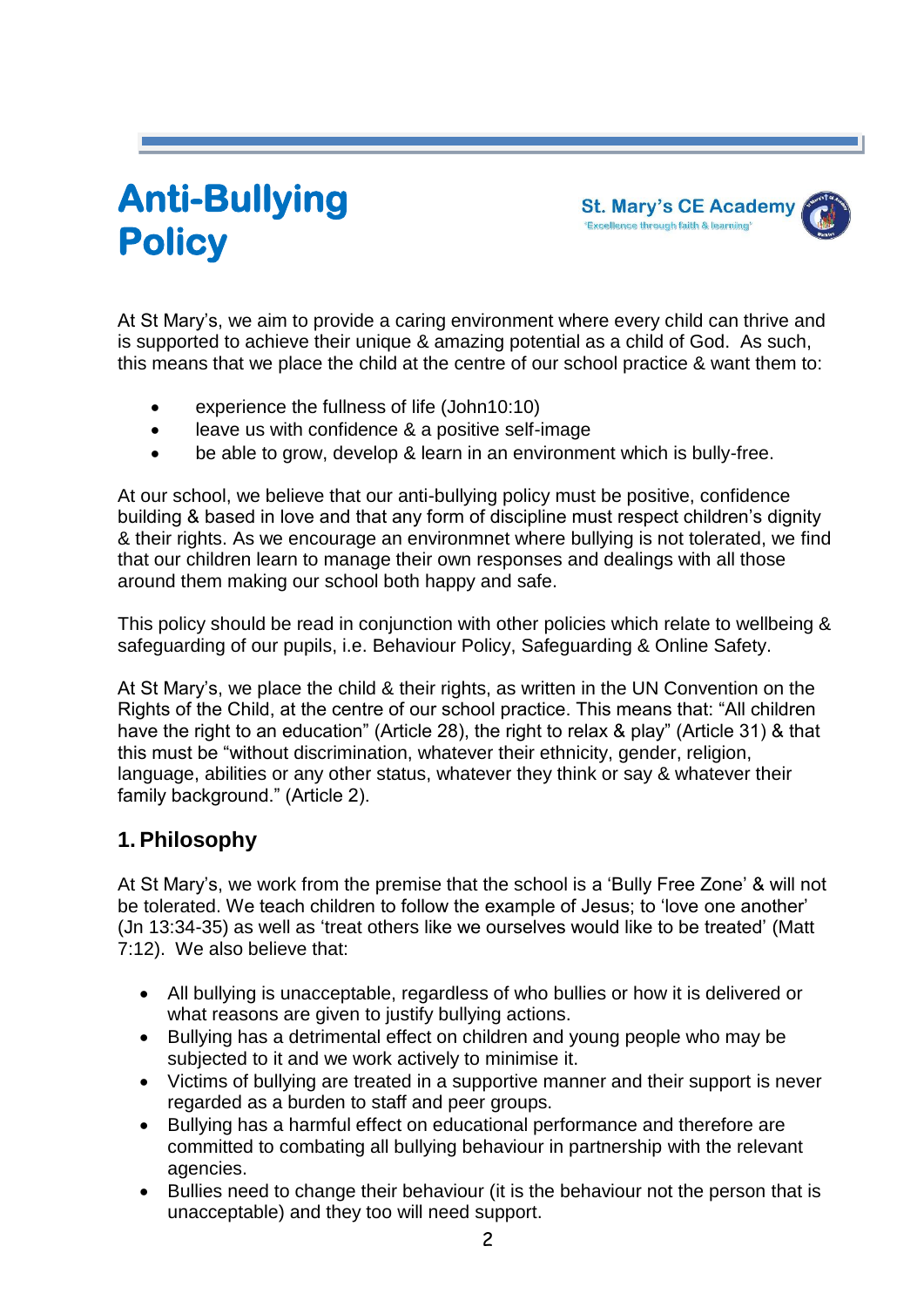# **2. Statement of Intent**

St Mary's is absolutely committed to 'End Bullying' & be a 'Bully Free Zone'. We want:

- To raise the profile of Bullying as an issue and to provide strategies and guidance on how to prevent it as well as how to respond to bullying incidents.
- To acknowledge that both the victim and perpetrators of bullying need support and that appropriate help for both will be needed after the bullying has been reported.
- To recognise that we all have a responsibility for challenging bullying children and young people; staff; governors; parents/carers – and to explain how we can meet our responsibilities.
- To ensure that we have an effective Anti-Bullying Policy that includes the recording of all bullying incidents and that these are regularly reported to the Governing Body.

# **3 Definitions**

**Bullying** is defined by the Government as:

#### **"deliberately hurtful behaviour, repeated over a period of time, where it is difficult for those being bullied to defend themselves."**

Bullying can take many forms but three main types are:

- **Physical** hitting, kicking, taking belongings;
- **Verbal**  name-calling, insulting, racist, sexist, homophobic remarks, cyberbullying;
- **Indirect** spreading nasty stories about someone, excluding someone from social groups, negative body language, passing unpleasant notes, etc.

The damage inflicted by bullying can be frequently underestimated and may be verbal or appear in a variety of other forms, such as: texting, e-mail or through mobile phones & social media. Bullying can cause considerable distress affecting health and development. At an extreme, significant harm (including self-harm) may take place.

In line with the *Valuing All God's Children* document (CEEO, Autumn 2017), all forms of bullying behaviour will not be tolerated at our school. This includes any bullying in relation to: gender, gender identity, sexuality, ethnicity, faith, ability and disability.

St Mary's believes that the most effective strategy to combat bullying lies within the power of the majority of pupils to speak out against it. We seek to challenge bullying behaviour and to build and maintain an anti-bullying ethos in the school. Children are taught to take an active stand against bullying behaviour in order to create a school environment where everyone feels secure, where they feel valued and where they can be happy working in a non-threatening atmosphere.

#### **4. Action to Combat Bullying**

The issue of bullying and the need to stand firm against it, receives a high profile within the whole school community. The St Mary's Governing Body supports the school with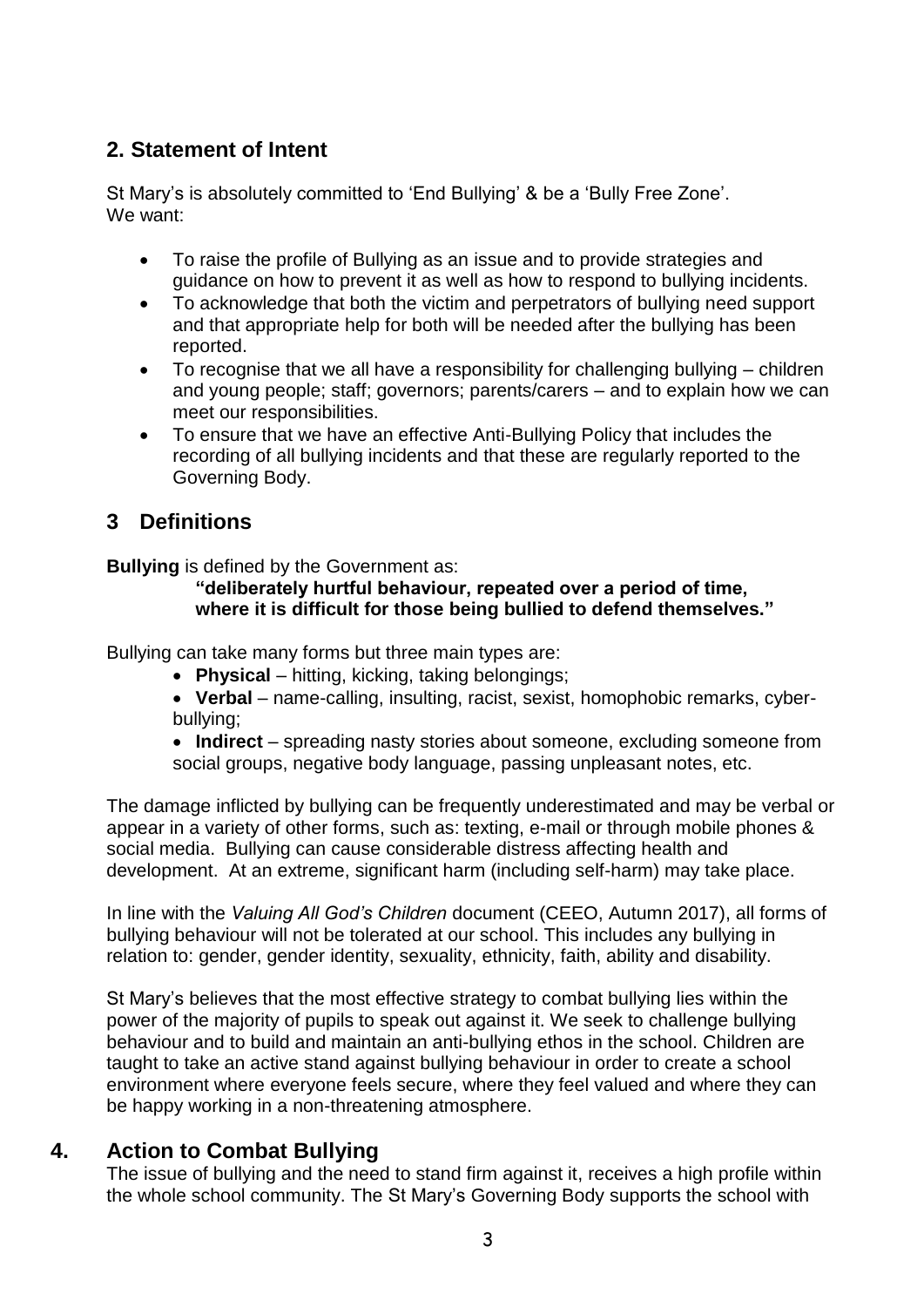policy. As a school which is committed to the Rights of the Child, we want our children to be fully aware of their own as well as each other's rights (Article 1, 41 & 42 UNCRC). Among the activities which St Mary's carries out in an effort to combat bullying are the following:

- Teaching children what bullying *is*, what *it isn't* & *what to do* if they think that they are being bullied.
- Having an anti-bullying theme as part of the Establishment Phase at the beginning of the year as part of assembly with regular reminders throughout the year.
- Reaffirming this theme as part of Anti-Bullying Week in November each year as well as through our Online Safety Curriculum.
- Producing a 'Bully Free Zone' Leaflet which is sent out to parents on an annual basis.
- Displaying anti-bullying messages including details for children about what to do if they feel that they are being bullied.
- Ensuring that all fall outs are well dealt with to reaffirm the anti-bullying message.
- Anti-bullying values and co-operative behaviour are actively promoted through our whole school ethos, addressed through the Curriculum as well as through Circle Time, PSHE, Online Safety & Computing (cyber-bullying).
- Being involved in education initiatives that can help challenge Bullying.
- Provide access to appropriate advice and support for both victim and perpetrators, e.g. mentoring & counselling if appropriate.
- Actively engaging children in challenging bullying, e.g. Peer Support & the Junior Leadership Team.
- The Head of School follows up more serious behavioural incidents and concerns from parents carefully & sensitively and records uploaded onto CPOMs.
- Parents are notified and involved in follow-up to the more serious incidents.
- Lunchtime supervisors record incidents & inform the Head of School if concerned about an individual or a situation.
- All school staff receive induction to help deal with the issue of bullying.
- Children may be given strategies to follow with behavioural targets, which are reviewed and updated.
- The school operates and records a system for children of concern so that vulnerable children are monitored and reviewed regularly & information passed on at transition.
- Governors receive a termly section of the Head teacher's Report, which monitors the incidents of bullying, racism and homophobia within school.

# **The role of Staff:**

At all times, staff are fully committed to fulfilling the aims of this policy & to ensuring that our school remains a Bully-Free Zone. As part of this process, any issues of a bullying nature will be dealt with by an adult, i.e. lunchtime supervisor, teaching assistant, class teacher or member of SLT.

More serious incidents will always be reported to the Head of School. Any bullying incident which is classed as cyber-bullying; which is racist, sexual (including reference to sexual orientation, transgender or is homophobic) or which refers to disability will always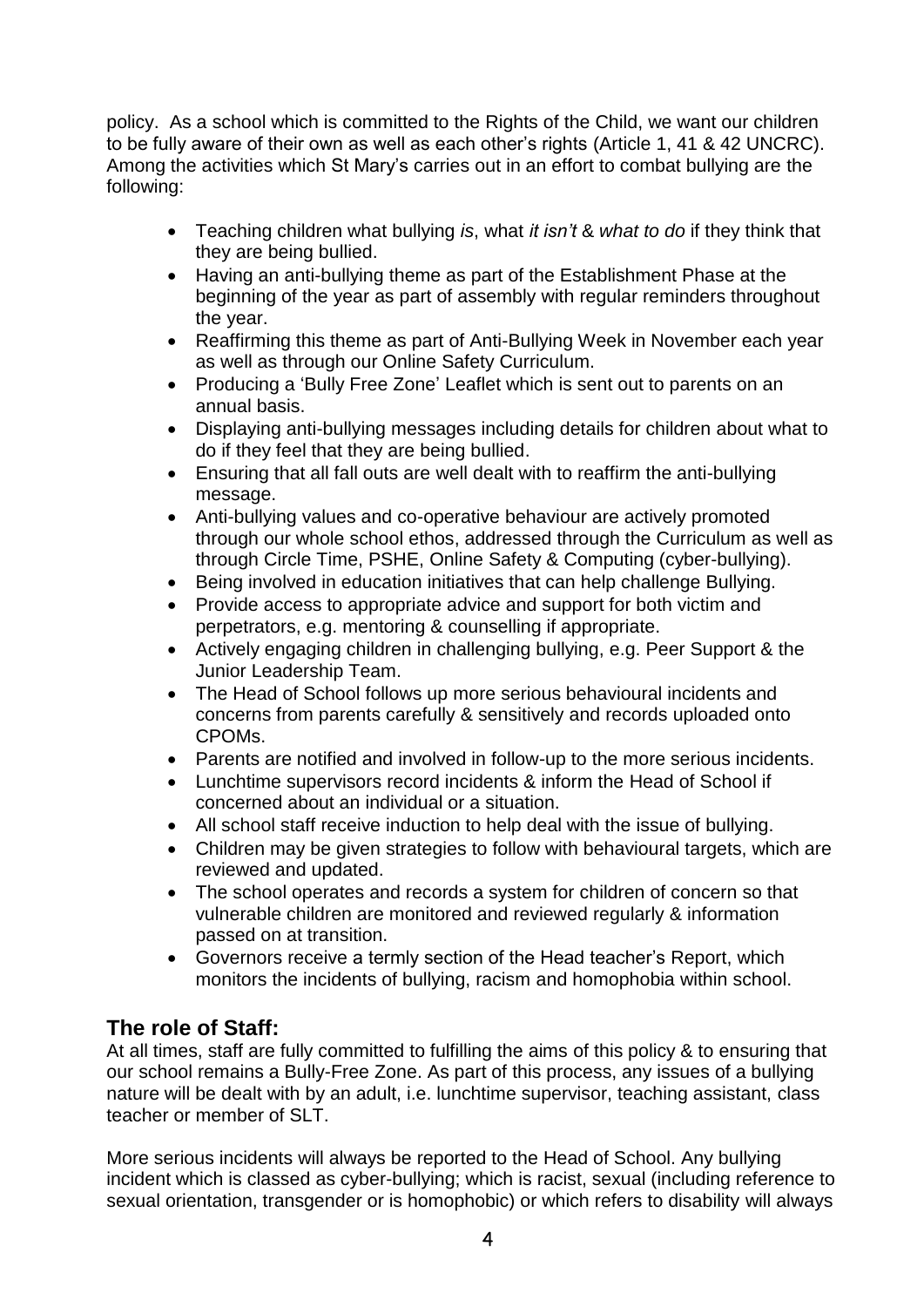be reported to the Head of School. Inappropriate use of the word *gay* or *lesbian* to upset will not be tolerated and will be reported & dealt with by the Head of School.

Serious incidents will be recorded with details of time, place, people involved, the incident itself, inappropriate language action taken & follow-up strategies. Parents may be contacted & will always be contacted if a racist or homophobic incident is reported. The class teacher will be informed & lunchtime supervisors may be informed if the situation requires monitoring at lunchtime.

#### **Five key points for staff to consider when dealing with bullying:**

As part of our commitment to fulfilling this policy, we:

- Will never ignore suspected or alleged bullying.
- Won't make premature assumptions. We will listen carefully to all accounts several pupils saying the same does not necessarily mean they are telling the truth.
- Will adopt a problem-solving approach which moves pupils on from justifying themselves.
- Will monitor & follow-up repeatedly, checking bullying has not resumed.
- Will always report serious incidents and incidents of racism or use of homophobic language including inappropriate use of the word *gay* or *lesbian* to the Executive Headteacher or Head of School.

#### **The Role of Children**

As part of our commitment to ensuring that our school remains a Bully-Free Zone, we respect our children's views & feelings in all matters affecting them. As a result, we regularly take our children's views on bullying through the Junior Leadership Team, circle time activities, the annual pupil questionnaire & through discussion more generally.

Our Anti-Bullying Policy has been effectively introduced and enforced in a supportive school climate where children and staff have an understanding of bullying and expectations. In this regard, the children and staff are expected to be responsible for their personal conduct and behaviour and support others by reporting concerns (not keeping secrets) and promoting anti-bullying messages and positive citizenship.

At St Mary's, we want our children to:

- Report all incidents of bullying using the procedures in place.
- Act in a respectful and supportive manner to their peers, reporting any suspected incidents which the victim may be afraid to report him/herself.
- Adhere to and promote the aims and objectives of the Anti-bullying policy.
- Refrain at all times from any behaviour which would constitute bullying, or could be construed as bullying behaviour.

#### **The Role of Parents/Carers**

Parents/carers play a vital role in the education and care of their children. They can assist in combating bullying in a number of ways:

- by not accepting such behaviour
- by reinforcing positive messages about the importance of positive dealings towards others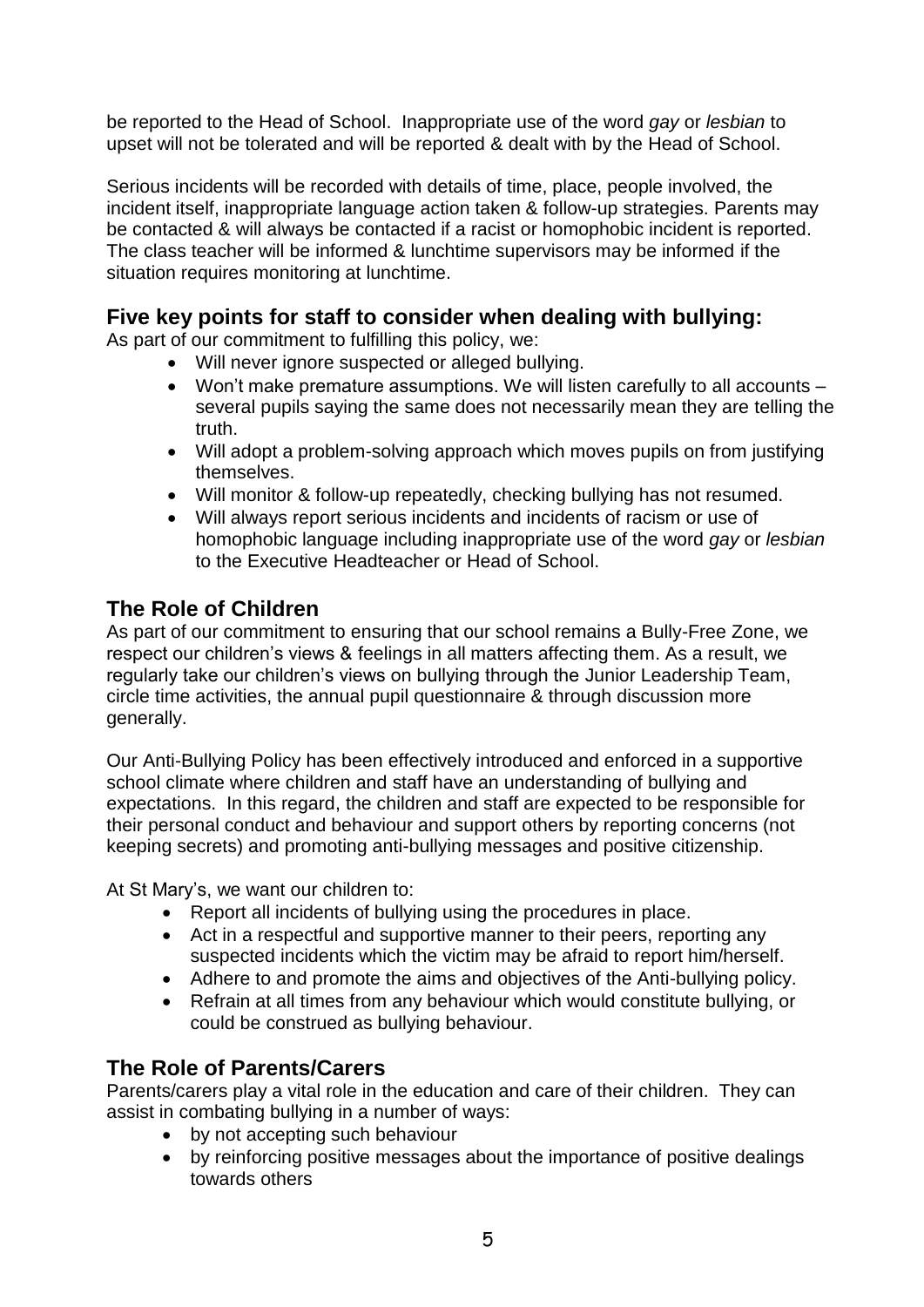by either reporting themselves or getting their children to report when they think someone else is being bullied.

At St Mary's, we would be grateful if parents would:

- Stress to their children the importance of positive sociable behaviour and encourage them not to act in any way that would make the situation worse or could be seen as bullying against another child.
- Reporting any misgivings they have concerning either victims or perpetrators of bullying, sharing concerns as soon as possible and not promising a child that they will not tell others.
- Actively endorsing and supporting the Anti-Bullying Policy, by acting responsibly and calmly.
- In the event of sanctions, making clear their disapproval of this behaviour.
- By not automatically dismissing the suggestion that their own child could be involved in bullying another child and work positively with school to change the behaviour.

#### **Evaluation Procedures**

In order to assess the effectiveness of an anti-bullying policy, evaluation procedures covering schools, Governors and the LA are in place. These include an identified contact (the Head of School) to receive reports on bullying and to analyse these incidents. It is vital to stress the importance of recording bullying, as well as reviewing and evaluating the effectiveness of the policy. Staff, parents and pupils should be involved in the process where possible.

The following standards are used as a means of measuring performance:

- Variation in number of reported incidents over a specific period with record of any increase since first instance.
- Individual incident returns, including nil returns within specified periods for different age groups.
- Variation in the number of pupils' days lost which are suspected to, or alleged to, arise as a consequence of bullying. This could be monitored via the Education Welfare Service.
- Any marked improvement in academic performance which may be confidently regarded to have arisen due to the eradication of bullying behaviour.
- A pupil questionnaire is taken on an annual basis to evaluate the children's understanding if they have been bullied & results are monitored.

#### **APPENDIX 1**

St Mary's monitors incidents of bullying & so meets the requirements of section 61 of the Schools Standards and Framework Act 1998.

#### **Bullying Record**

If a Bullying incident does take place, then a Bullying Report is written. This is a confidential document. A child's Bullying Record is only available to his/her own parents and not to the complainant. The aim of the system is to: